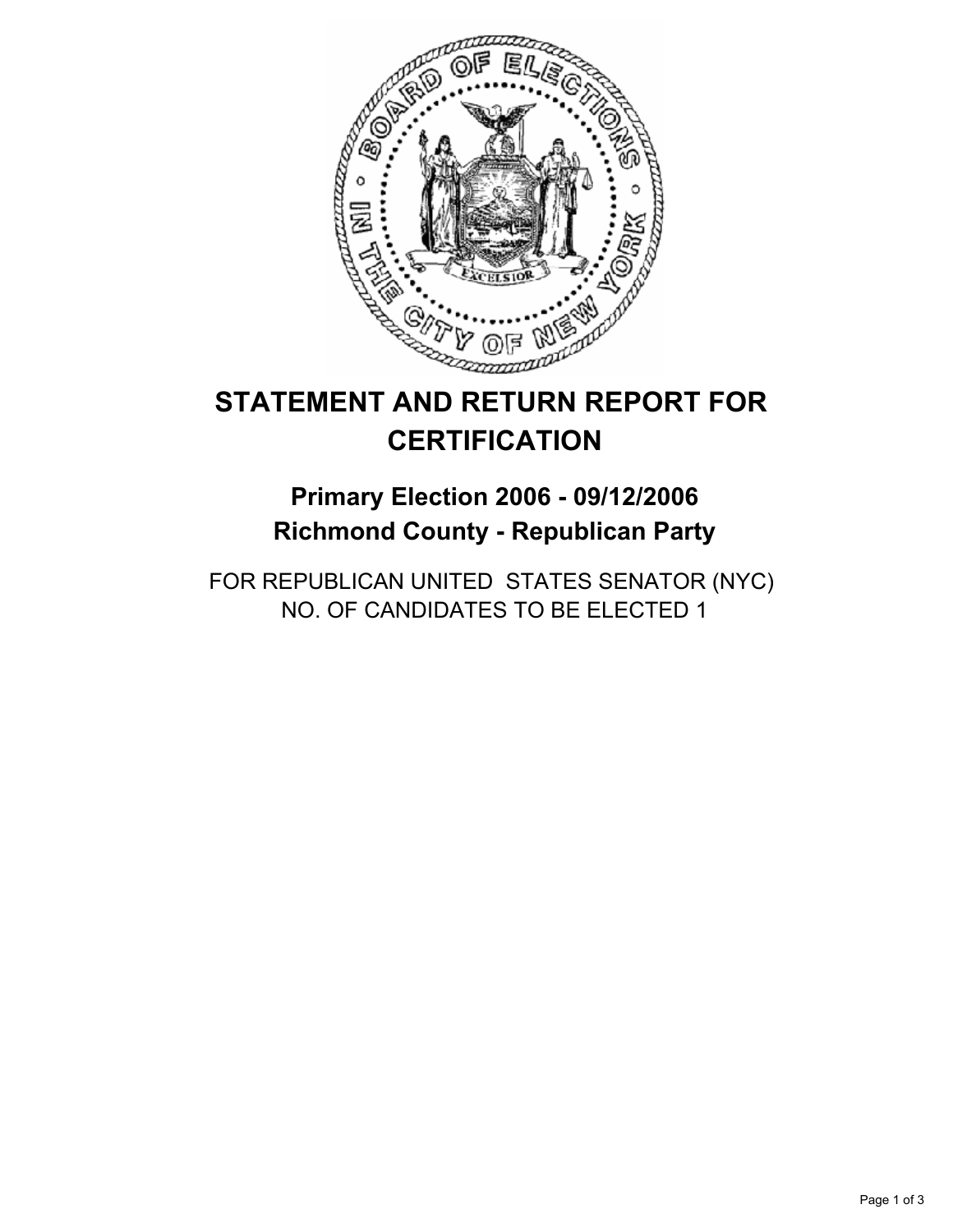

#### **ASSEMBLY DISTRICT 60**

| <b>EMERGENCY</b>           |       |
|----------------------------|-------|
| ABSENTEE/MILITARY          | 130   |
| <b>FEDERAL</b>             |       |
| AFFIDAVIT                  |       |
| K T MCFARLAND              | 646   |
| <b>JOHN SPENCER</b>        | 837   |
| MATTHEW MIRONES (WRITE-IN) |       |
| MIKE LECORNEC (WRITE-IN)   |       |
| <b>TOTAL VOTES</b>         | 1,485 |

## **ASSEMBLY DISTRICT 61**

| 5     |
|-------|
| 95    |
|       |
| 9     |
| 551   |
| 653   |
| າ     |
| 1,207 |
|       |

## **ASSEMBLY DISTRICT 62**

| <b>EMERGENCY</b>              | 6     |
|-------------------------------|-------|
| ABSENTEE/MILITARY             | 148   |
| <b>FEDERAL</b>                | 9     |
| <b>AFFIDAVIT</b>              | 20    |
| K T MCFARLAND                 | 1,059 |
| <b>JOHN SPENCER</b>           | 1,381 |
| <b>BOB HELBOCK (WRITE-IN)</b> |       |
| HILLARY CLINTON (WRITE-IN)    |       |
| <b>TOTAL VOTES</b>            | 2.442 |

#### **ASSEMBLY DISTRICT 63**

| 136   |
|-------|
| 5     |
| 17    |
| 579   |
| 745   |
| 1,324 |
|       |